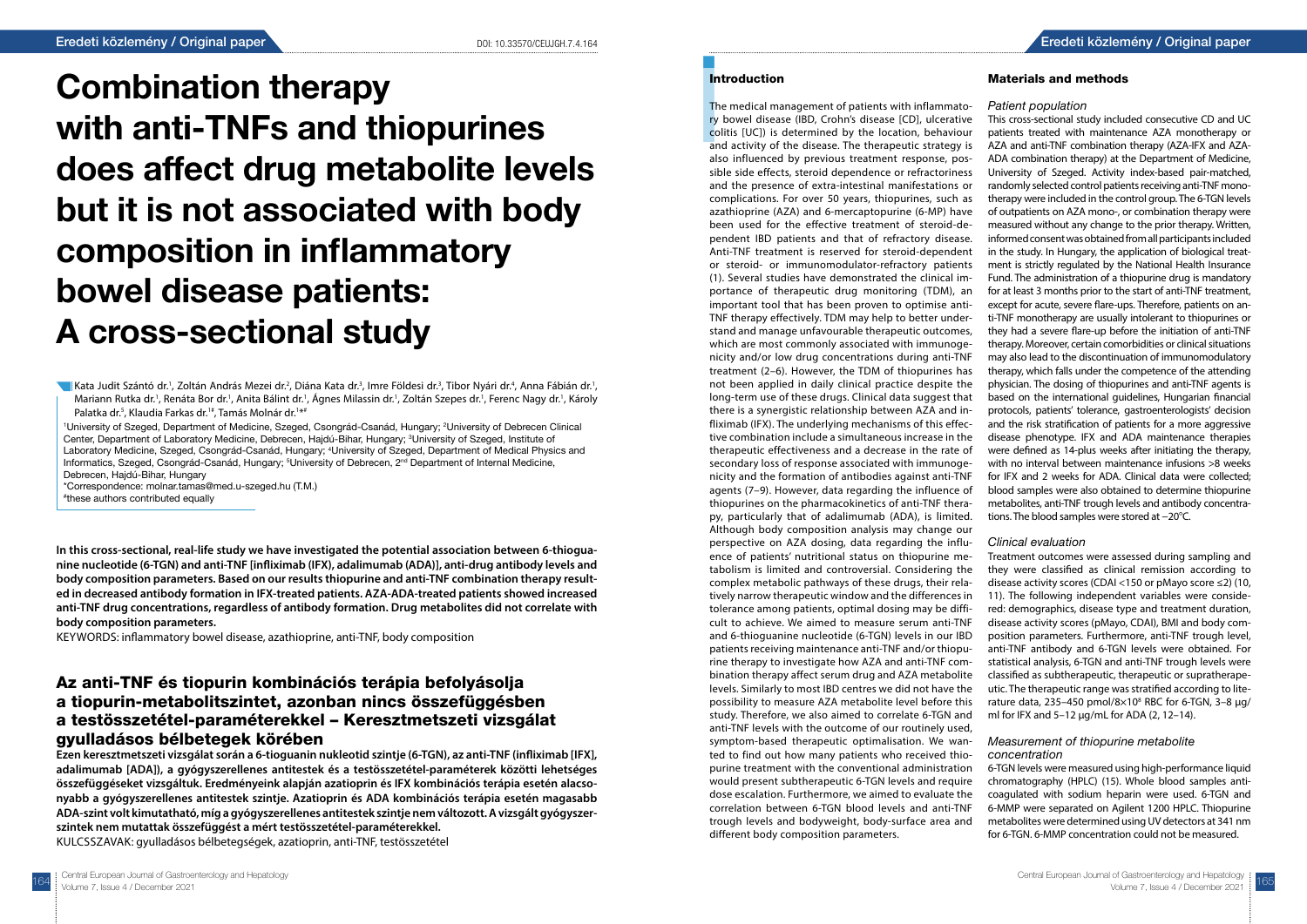### Measurement of anti-TNF and antidrug antibody concentration

The serum IFX (cat. No.: TR-Q-INFLIXIv2) and ADA (cat. No.: TR-ADAv1) concentrations were determined using the ELISA as per the manufacturer's protocol (Matriks Biotek Laboratories, Ankara, Turkey). The sensitivity of the IFX and ADA assays was 30 ng/mL and 10 ng/mL, respec-

tively. The intra- and inter-assay coefficients of variation for both the assays were <20%. The levels of antibodies for IFX (cat. No.: TR-ATIv5) and ADA (cat. No.: TR-AADAv2) in the serum was determined using ELISA assay as per the manufacturer's protocol (Matriks Biotek Laboratories, Ankara, Turkey). The sensitivity of the anti-IFX and anti-ADA kits was 5 ng/mL and <30% ng/mL, respectively. The

Table 1. Baseline characteristics of patients receiving AZA or AZA-anti-TNF combination or anti-TNF monotherapy (control group)

|                                    | Patients on AZA monotherapy<br>or AZA-anti-TNF combination<br>therapy | <b>Patients on anti-TNF</b><br>monotherapy |
|------------------------------------|-----------------------------------------------------------------------|--------------------------------------------|
| Number of patients                 | 114                                                                   | 49                                         |
| Female/male (%)                    | 56 (49.1) / 58 (50.9)<br>23 (47) /26 (53)                             |                                            |
| Median age (IQR), yr               | 36.5(18)<br>40 (22)                                                   |                                            |
| <b>CD/UC/IBD-U (%)</b>             | 78 (68.4) / 35 (30.7) / 1 (0.9)<br>34 (69) /15 (31)                   |                                            |
| Median disease duration, yr, (IQR) | 9.5(11.5)<br>11(9)                                                    |                                            |
| Mean CDAI (SD)                     | 84 (71)<br>82 (57)                                                    |                                            |
| Mean p Mayo (SD)                   | 1(1.7)                                                                | 1.3(1.5)                                   |
| Crohn's disease phenotype (%)      |                                                                       |                                            |
| $-L1$                              | 19(24.3)                                                              | 7(20.6)                                    |
| $-L2$                              | 32(41.0)                                                              | 11(32.3)                                   |
| $-L3$                              | 23 (29.5)                                                             | 16 (47.0)                                  |
| $-L4$                              | 5(6.4)                                                                | O(0)                                       |
| $-B1$                              | 44 (56.4)                                                             | 14(41.2)                                   |
| $-B2$                              | 20(25.6)                                                              | 10(29.4)                                   |
| - B3                               | 12(15.4)                                                              | 10(29.4)                                   |
| Ulcerative colitis phenotype (%)   |                                                                       |                                            |
| - E1                               | 3(8.6)                                                                | 1(6.6)                                     |
| $-E2$                              | 15(42.8)                                                              | 7(46.6)                                    |
| $-E3$                              | 17 (48.6)                                                             | 7(46.6)                                    |
| Perianal involvement (%)           | 9(11.5)                                                               | 8(23.5)                                    |
| Bodyweight based AZA doses (%)     |                                                                       | <b>NA</b>                                  |
| $-$ <1.4 mg/kg                     | 22(19.3)                                                              |                                            |
| $-1.5 - 1.9$ mg/kg                 | 48 (42.1)                                                             |                                            |
| $-2 - 2.5$ mg/kg                   | 38 (33.3)                                                             |                                            |
| $-$ >2.5 mg/kg                     | 6(5.3)                                                                |                                            |
| Dosage of IFX/ADA (person) (%)     |                                                                       |                                            |
| - simple dose (IFX/ADA)            | 18 (64.3%) / 11 (52.4%)                                               | 27 (96.4%) / 18 (85.7%)                    |
| - escalated dose (IFX/ADA)         | 10 (35.7%) / 10 (47.6%)                                               | $1(3.6\%) / 3(14.3\%)$                     |
| Median time on AZA, yr, (IQR)      | - AZA monotherapy: 4 (7)<br><b>NA</b>                                 |                                            |
|                                    | - Combination therapy: 5 (7)                                          |                                            |
| Median time on anti-TNF, yr, (IQR) | $2(1-3)$                                                              | $1(0.5 - 2.3)$                             |
| Concomitant 5-ASA (%)              | 23(20.2)                                                              | 7(14.3)                                    |
| Concomitant corticosteroid (%):    |                                                                       |                                            |
| - budesonide per os                | 6(5.3)                                                                | 3(6.1)                                     |
| - methylprednisolone               | 6(5.3)                                                                | 2(4.1)                                     |
| - local                            | 10(8.7)                                                               | O(0)                                       |

Demographic data In total, 163 consecutive IBD patients were enrolled. The baseline characteristics of these patients are shown in *Table 1.* Among the enrolled patients, 65 received AZA monotherapy and 49 received AZA and anti-TNF combination therapy (28 received IFX and 21 received ADA). Forty-nine activity index-based pair-matched control patients receiving anti-TNF monotherapy were included in the control group. Among the enrolled patients 12.3% had active disease at the time of enrolment. 6-TGN concentration Forty-four point seven % of all enrolled patients had therapeutic 6-TGN levels with the conventional AZA dosage, 19.3% had sub-, and 36% had supratherapeutic 6-TGN levels. In case of AZA monotherapy and AZA-anti-TNF combination therapy 38.5% and 51% had therapeutic 6-TGN levels, 13.8% and 26.5% had subtherapeutic, while 47.7% and 22.4% had supratherapeutic 6-TGN levels (P=0.017). The 6-TGN concentration was found to be significantly lower in patients receiving AZA-anti-TNF combination therapy (397 [117-1250] pmol/8 $\times$ 10<sup>8</sup> RBC), compared to

### Body composition analysis

Bioelectrical impedance analysis was performed using the InBody 770® analyser. This method measures total body water, extra- and intracellular water, skeletal muscle mass, body and visceral fat mass, percent body fat, protein and mineral levels, bone mineral content and body mass index (BMI). Normal BMI was assumed at  $18.5-25$  kg/m<sup>2</sup>, and the body surface area was calculated using the Mosteller formula. The Mosteller formula is the following:

### $\sqrt{\frac{(\text{height}(\text{cm}) \times \text{weight}(\text{kg})}{3600}}$

### Statistical analysis

Statistical analysis was performed using STATA 9.0 and SPSS. Continuous variables are presented as mean (minimum–maximum) values, while categorical variables are presented as counts (percentages). Continuous variables of two groups were compared with the Mann-Whitney Utest; in case of more than two groups the Chi-squared test was used, and correlations between continuous variables were investigated with the Spearman correlation.

### Ethical approval

This study was approved by the Human Investigation Review Board of the University of Szeged Faculty of Medicine Albert Szent-Györgyi Clinical Centre (license number: 4126). The study conforms to the Declaration of Helsinki. All participants gave an informed, written consent prior to their inclusion in the study.

## Results

intra- and inter-assay coefficients of variation of both assays were <15%. Anti-TNF antibody concentrations were assessed in all patients receiving anti-TNF therapy. Fig. 1. Body weight-based AZA doses separately in patients on AZA monotherapy and combined AZA- anti-TNF therapy

### *Anti-TNF trough levels*

The IFX concentration did not differ between the AZA-IFX combination therapy and the IFX monotherapy groups (10.4 [1.2–48.7] μmol/mL vs. 8 [0–31.7] μmol/mL [P=0.103]; *Fig. 2)*. However, the proportion of patients with subtherapeutic IFX concentrations was lower in the combination therapy group compared to the IFX monotherapy group (17.8% vs. 53.6%; P=0.011). The concentration of ADA was higher in patients receiving combination therapy than in those receiving ADA monotherapy (16.8  $[0-48.6]$  μmol/mL vs. 6.5  $[0-16.6]$  μmol/mL, P=0.018; *Fig. 2*). The proportion of patients with subtherapeutic ADA levels in the monotherapy and combination therapy groups was 52.4% and 14.2%, respectively (P=0.02). 6-TGN concentrations and IFX or ADA trough levels showed no correlation ( $r = -0.06$  and 0.09, respectively). An escalated dose of IFX was applied in 35.7% of AZA-IFX treated and 3.6% of IFX monotherapy treated patients (P=0.005). Escalated ADA was used in 47.6% of AZA-ADA and 14.3% of ADA treated patients  $(P=0.043)$ . However, we did not find any significant differences in mean drug levels. In case of IFX monotherapy, only one patient received escalated IFX therapy, and we could not measure IFX drug level. In case of ADA monotherapy mean ADA concentration was 6.34 µg/mL (SD: 4.98) with normal



AZA monotherapy (619.3 [128-3875] pmol/8×10<sup>8</sup> RBC; P=0.003). Mean bodyweight-based AZA doses were 1.7 mg/kg (0.3–3.2) in patients treated with AZA monotherapy and 1.8 mg/kg (0.4–3.3) in patients receiving AZA-anti-TNF combination therapy (P=0.1). The bodyweight-based AZA doses in both patient groups are presented in *Fig. 1.*  Eighty-seven point eight % of the patients in the combination group and 87.7% of the patients in the AZA monotherapy group were in sustained remission. The mean concentration of 6-TGN did not differ between patients receiving AZA-IFX and AZA-ADA combination therapies (385 [117–1250] pmol/8×108 RBC and 412.8 [122–1088] pmol/8×10<sup>8</sup> RBC), respectively (P=0.77).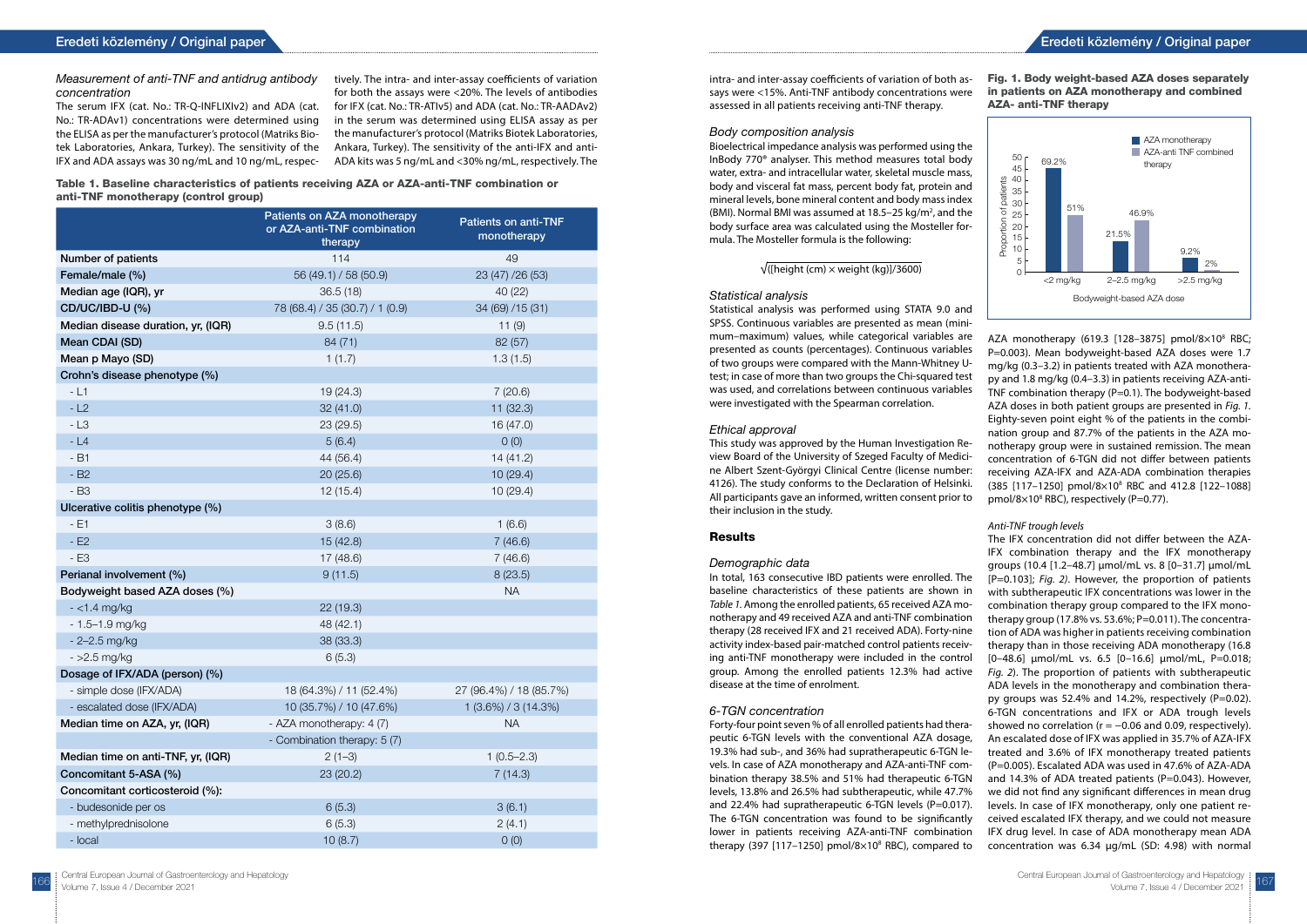ADA dose, and among those receiving escalated ADA therapy mean ADA concentration was 7.66 µg/mL (SD: 7.92), (P=0.803). In case of AZA-IFX combination therapy mean IFX concentration was 11.46 µg/mL (SD: 11.94) with normal IFX dose, and mean IFX concentration was 8.46  $\mu$ g/mL (SD: 7.62) with escalated IFX dose (P=0.425). In case of AZA-ADA combination therapy mean ADA concentration was 10.72 µg/mL (SD: 8.07) with normal ADA dose, and mean ADA concentration was 23.58 µg/mL (SD: 18.38) with escalated ADA dose (P=0.064).

# Eredeti közlemény / Original paper Eredeti közlemény / Original paper

### Anti-drug antibody level

On examining the proportion of patients with detectable antibody levels regarding the type of anti-TNF agent, antibody positivity was detected in 7.1% vs. 42.8% of patients receiving AZA–IFX combination therapy and IFX monotherapy (P=0.004) *(Fig. 3)*. Among ADA-treated patients, antibody positivity was found in 38.1% of patients receiving combination therapy and in 47.6% of those receiving monotherapy (P=0.756) *(Fig. 3)*. Among patients receiving AZA–anti-TNF combination therapy, no difference in 6-TGN concentrations was found between those that developed anti-drug antibodies and those who did not (525 [122–1250] pmol/8×108 RBC and 364 [117–738] pmol/8×108 RBC; P=0.5).

Correlation with body composition parameters The body composition was determined in 114 patients. The BMI was low in 5.2% of the patients, normal in 44.7% and high in 49.1%. We examined the potential correlation of 6-TGN levels with bodyweight-based AZA dose, body surface area-based AZA dose, and different body composition parameters *(Table 2.)*. A weak correlation was found between 6-TGN levels and bodyweight-based AZA doses (r=0.25; P=0.007) as well as body surface area-based AZA doses (r=0.22; P=0.017). However, none of the examined parameters correlated with 6-TGN levels. The body composition of 48 patients treated with AZA–anti-TNF com-



with 6-TGN levels of 235-450  $pmol/8\times10^8$  RBC (17, 18). Current results suggest that there is only a weak correlabody surface area. Almost forty-five % of the enrolled patients had therapeutic 6-TGN levels with the conventional more than two thirds of the AZA monotherapy and AZAanti-TNF combination therapy patients were in remission. The superiority of the AZA–IFX combination therapy to

### Table 2. Correlation between different body composition parameters ("r" refers to Spearman's rho)



### Fig. 3. Proportion of patients with detectable antibody levels

### Fig. 2. Mean IFX and ADA concentrations in patients receiving mono or combo therapy (P=0.376; P=0.007, respectively)

bination therapy was determined. No correlations were found between the investigated body composition parameters and anti-TNF trough levels *(Table 2.)*.

### **Discussion**

In the present observational, cross-sectional study, we evaluated 6-TGN and anti-TNF trough levels in 163 consecutive IBD patients receiving maintenance thiopurine monotherapy or combined thiopurine and anti-TNF therapy. 6-TGN concentrations mainly depend on individual enzymatic variations. Nevertheless, many other factors may influence the concentration, including age- and ethnicityrelated difference in AZA metabolism, as well as concurrent drug therapy (16). The mean 6-TGN concentration was significantly lower in patients receiving AZA–anti-TNF combination vs. AZA monotherapy; however, this did not affect the rate of clinical remission, and the mean dose of AZA did not differ in the two groups. The exact reason for the lower 6-TGN level in patients treated with combined therapy is not clear; we assume that the anti-TNF effect might contribute to lower 6-TGN levels. However, no correlation was found between 6-TGN concentrations and IFX or ADA concentrations. Currently, AZA monotherapy is recommended to be introduced gradually, generally by applying weight-based doses. The therapeutic effectiveness of AZA correlates tion between the level of 6-TGN and bodyweight-based AZA dose. However, bodyweight-based AZA did not correlate with other body composition parameters, except for AZA dosage, despite the fact that most patients receiving AZA, received an AZA dose less, than 2 mg/kg. Moreover, the monotherapy of either drug has also been shown in large, clinical trials (19–21). However, in case of ADA, this beneficial effect is questionable (22). Our results correspond with a retrospective study evaluating the influence of immunomodulators on anti-TNF trough levels and antibody formation, which found no difference in antibody formation between ADA monotherapy and ADA-immunomodulator combination therapy. However, in case of IFX, antibody formation was found to be significantly lower in patients receiving combination therapy compared to IFX monotherapy (20). These results are consistent with previous studies by *Holstrom et al.* and *Karmiris et al.*, which demonstrated that immunomodulators did not reduce the formation of antibodies against ADA (23, 24). A prospective, randomized trial found that both ADA monotherapy and AZA–ADA combination therapy have a similar effect on maintaining clinical remission in CD. However, the AZA–ADA combination therapy resulted in higher rates of endoscopic improvement at week 26<sup>th</sup> (25). In our cohort, the mean ADA concentration was significantly higher for the combination therapy, although a higher proportion of AZA-ADA treated patients received an escalated dose (47.6%) compared to ADA monotherapy patients (14.3%). The previously mentioned prospective, randomized trial reported a trend toward higher ADA concentration in the AZA-ADA combination therapy group (25). No such difference was found regarding IFX therapy, despite the higher proportion of AZA-IFX combination therapy patients receiving escalated IFX therapy (35.7%) compared to IFX monotherapy patients (3.6%); the favourable effect of the AZA-IFX combination was possibly caused by decreased antibody formation. Among patients treated with either IFX or ADA monotherapy, a significantly higher proportion developed subtherapeutic anti-TNF drug concentrations than those receiving AZA and anti-TNF combination therapy.

> Because thiopurine and IFX doses are based on bodyweight, it is still unclear whether there is an association between the metabolism of thiopurine and IFX and body

| <b>Body composition parameters</b>   | <b>IFX trough levels</b><br>$(\mu g/mL)$ | <b>ADA trough levels</b><br>$(\mu g/mL)$ | <b>6-TGN levels</b><br>(pmol/8 $\times$ 10 <sup>8</sup> RBC) |
|--------------------------------------|------------------------------------------|------------------------------------------|--------------------------------------------------------------|
| Body weight (kg)                     | 0.103                                    | $-0.138$                                 | $-0.166$                                                     |
| Height (cm)                          | 0.096                                    | $-0.028$                                 | $-0.049$                                                     |
| Body surface area (m <sup>2</sup> )  | 0.062                                    | $-0.078$                                 | $-0.179$                                                     |
| Total body water (L)                 | $-0.142$                                 | 0.040                                    | $-0.146$                                                     |
| Intracellular water (L)              | $-0.131$                                 | 0.062                                    | $-0.137$                                                     |
| Extracellular water (L)              | $-0.118$                                 | 0.001                                    | $-0.161$                                                     |
| Protein (kg)                         | $-0.138$                                 | 0.040                                    | $-0.136$                                                     |
| Minerals (kg)                        | $-0.152$                                 | 0.020                                    | $-0.134$                                                     |
| Skeletal muscle mass (kg)            | $-0.138$                                 | 0.062                                    | $-0.136$                                                     |
| Body fat mass (kg)                   | $-0.007$                                 | $-0.129$                                 | $-0.071$                                                     |
| Percent body fat (%)                 | 0.062                                    | $-0.158$                                 | $-0.023$                                                     |
| Body mass index (kg/m <sup>2</sup> ) | $-0.070$                                 | $-0.121$                                 | $-0.096$                                                     |